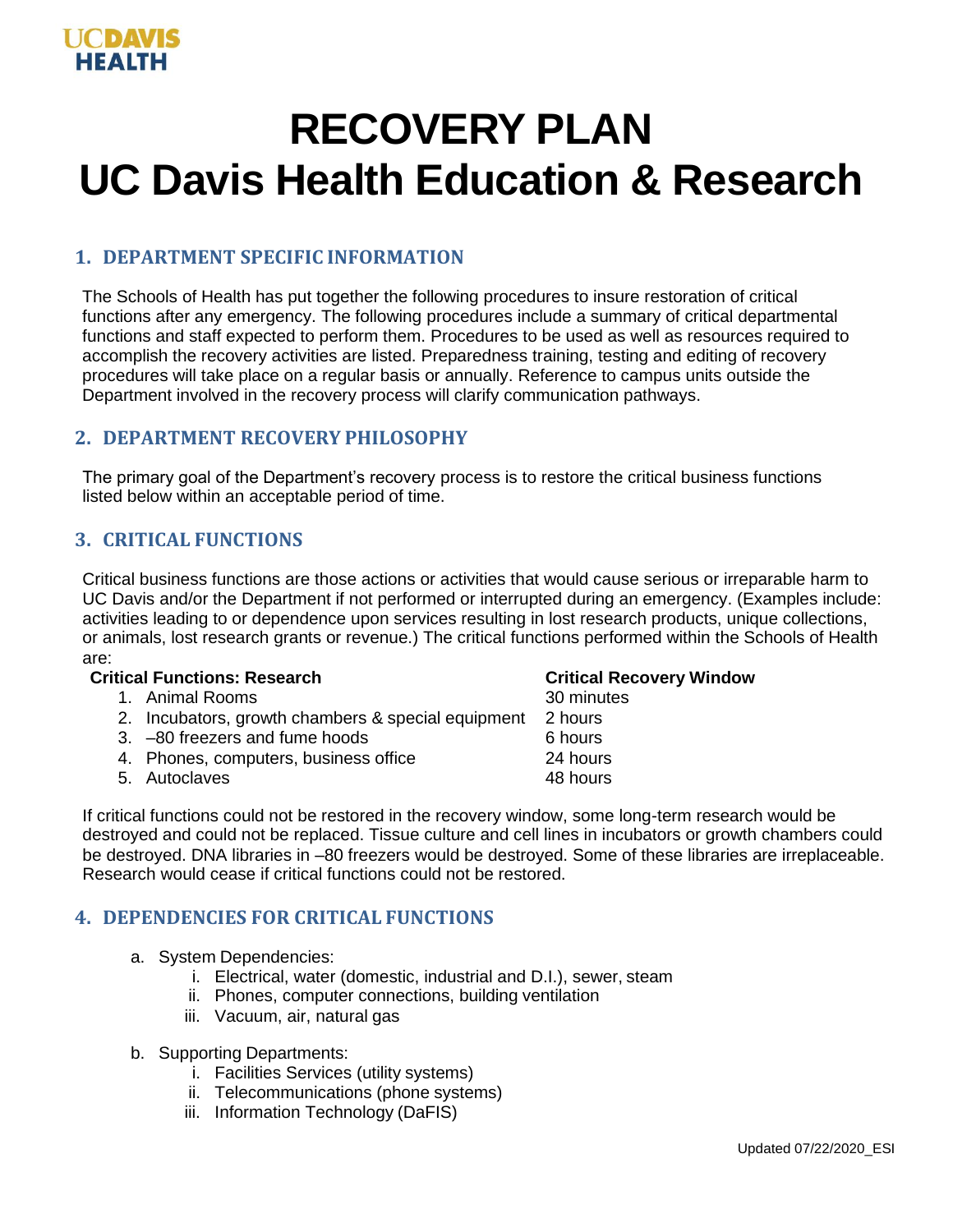# **UCDAVIS HEALTH**

# **5. DEPARTMENT RECOVERY TEAM**

List the departmental staff expected to participate in recovery activities and their roles.

| Name:                         | Assignment:                               |
|-------------------------------|-------------------------------------------|
| Department Chair:             | <b>Team Leader</b>                        |
| MSO:                          | Administration                            |
| Coordinator:                  | Safety & Utility                          |
| <b>Resource Services:</b>     | <b>Chk Computer Network Problems</b>      |
| Animal Care:                  | Relocation                                |
| Incubators & Growth Chambers: | <b>Equipment Problems &amp; Condition</b> |
| -80 freezers & Fumehoods:     | <b>Equipment Problems &amp; Condition</b> |
|                               |                                           |

# **6. RECOVERY TEAM NOTIFICATION**

- **a.** Notification Procedures Communication specifics: who calls who, when, and location where staff will report. **See attached list for phone tree.**
	- i. Campus blackout communication specifics: Notification of a power curtailment will be posted at entrances to Schools of Health Buildings, by voice mail, and computer pop up screen notice.
	- ii. Phone and pager will notify the Research Satellite Locations.
- **b.** Assessment Procedures What assessments must be made before action is taken? What actions will be taken when building entry is permitted?
	- i. The Recovery Team (chaired by the Department Chair or Acting Chair) will make assessments to see if the critical functions of the Department can be recovered in the recovery time set and who will receive priority for shared space or equipment, when equipment will be moved and to what location, who will share space and who will have what responsibilities in moving equipment.
	- ii. The Team will try to make accommodations within departmental space before going outside the Department to another campus department (to be arranged).
	- iii. The Recovery Team may add Principal Investigators or lab personnel on an ad hoc basis as the situation dictates to aid in the assessment process.
- **c.** Key Emergency Contacts
	- i. The campus keeps a list of vendors and grant agencies.
	- ii. The vendors and grant agencies lists are not backed up by the Department.
	- iii. Individual labs and offices in the Department are responsible for having a list of their equipment and suppliers as well as backing up their research data and notes.
- **d.** Campus-wide Power Curtailments (Blackouts) Buildings with hazardous material shall be evacuated during power curtailments (blackouts) and not reentered until power and ventilation have been restored for 30 minutes or unless otherwise instructed by Environmental Health & Safety.
	- i. Personnel in individual offices will be responsible for turning off their computers, coffee pots, teapots and other office equipment during a blackout. Unplugging individual equipment may be advisable. Individuals are also responsible for powering up their equipment one by one when campus power is restored.
	- ii. The elevator will be posted with caution tape and signs stating "do not use" on both floors.
	- iii. Labs
		- 1) Laboratories are responsible for preparing a checklist of equipment to be turned off and / or unplugged during a blackout and powered up one by one when campus power is restored.
		- 2) All chemical activity is to cease and all chemicals, whether in fume hoods or on lab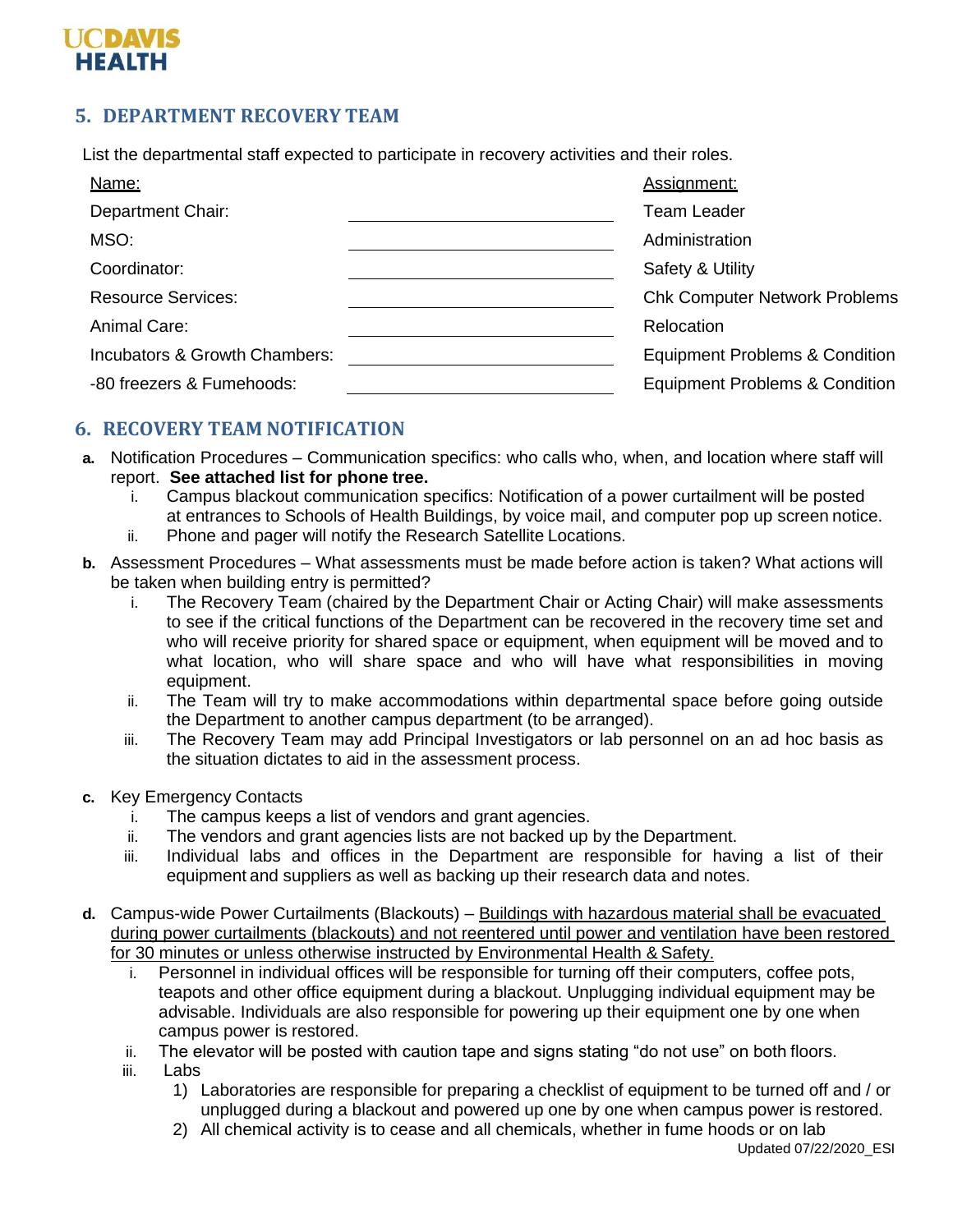

benches, must be capped.

- 3) All compressed gas cylinders in use at the time of a blackout must be turned off at the regulator.
- 4) All gas, air and vacuum lines are to be turned off.
- 5) Water use should be diminished.
- 6) All alcohol burners should be capped.
- 7) If a hazardous material spill occurs involving flammable or toxic materials, the building will be evacuated.
- 8) All labs should have a working flashlight and backup batteries for the flashlight.
- 9) All freezers and refrigerators should not be opened to conserve cold.
- iv. All department building equipment failures, after return of power to the campus, should be reported to the department Safety Coordinator.

#### **7. RECOVERY MANAGEMENT**

Administrative Procedures

- **a.** A record of hours worked by staff during recovery efforts and their work locations will be maintained.
- **b.** Expenses incurred by staff on behalf of the Department during the recovery process will be recorded by those individuals incurring expense and receipts will be submitted for reimbursement.

#### **8. SUPPORTING DEPARTMENTS RECOVERY ACTIONS**

Service Departments restoring systems for critical functions:

- **a.** Facilities
- **b.** Telecommunications
- **c.** Human Resources
- **d.** Purchasing
- **e.** Police
- **f.** EH&S

# **9. FACILITIES**

Facilities Services will be responsible for the following functions:

- **a.** Damage assessment in conjunction with Architects &Engineers, encompasses assessing structural and non-structural damage, utility issues, damage to building equipment. Document the damage by photograph or video. Facilities must identify the need for contracted services, including labor and material for damage repair and restoration of operations.
- **b.** Estimated repair costs and recovery schedules will be developed and distributed to Property and Liability and insurance underwriters.
- **c.** Building Repairs Provide technical direction on damage repair performed by campus and contracted personnel.
- **d.** Facilities is responsible for the following:
	- i. Electricity
	- ii. Gas
	- iii. Water
	- iv. Heating/Air Conditioning
	- v. Facilities will be responsible for salvaging capital asset equipment from damaged buildings.